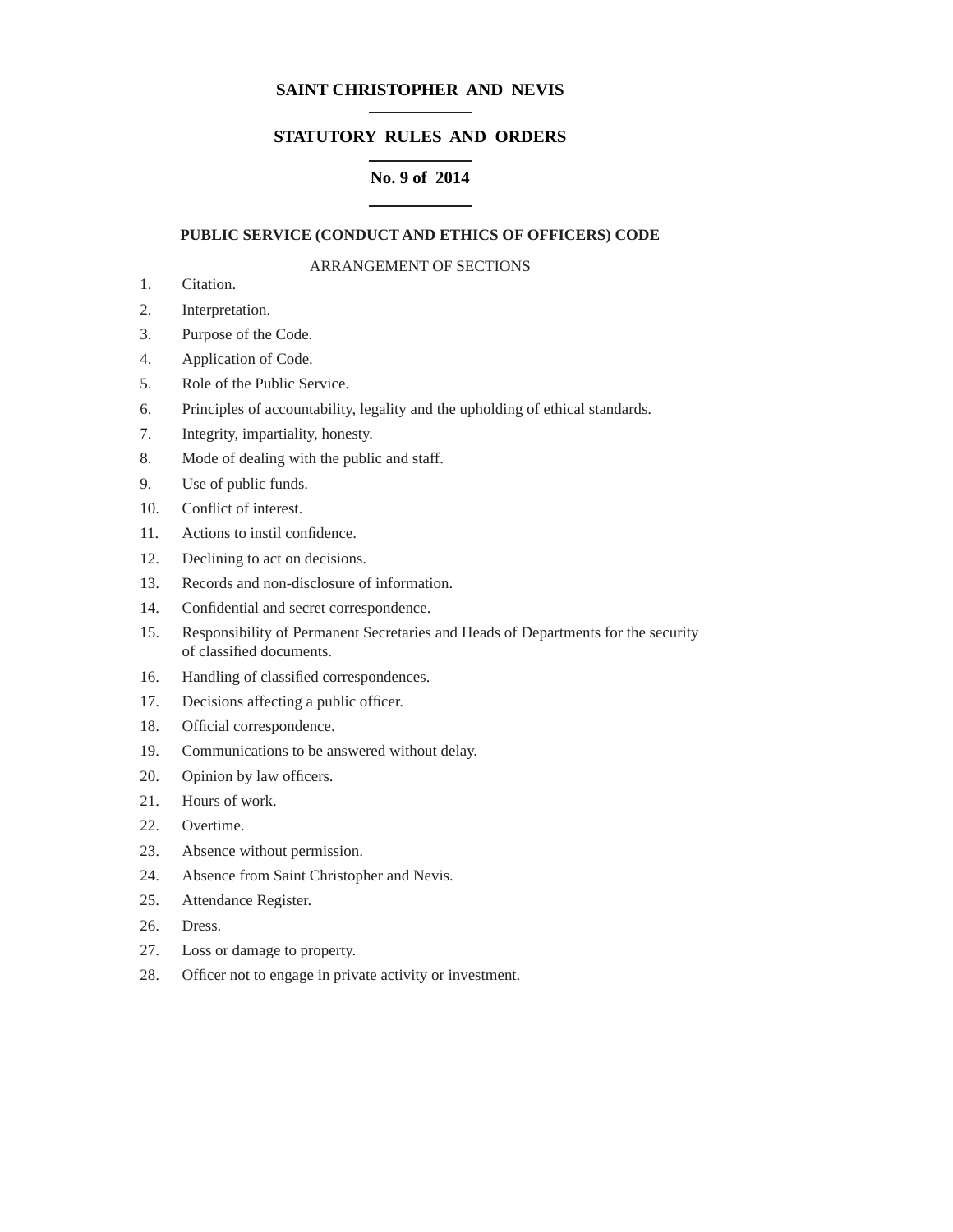# **SAINT CHRISTOPHER AND NEVIS**

# **STATUTORY RULES AND ORDERS**

# **No. 9 of 2014**

## **PUBLIC SERVICE (CONDUCT AND ETHICS OF OFFICERS) CODE**

**IN EXERCISE** of the powers conferred upon the Minister by section 53 of the Public Service Act, this Code is hereby made.

*[Published 15th May 2014, Offi cial Gazette No. 21 of 2014]*

## 1 **Citation.**

This Code may be cited as the Public Service (Conduct and Ethics of Officers), 2014.

## 2. **Interpretation.**

In this Code, unless the context otherwise requires,

"Act" means the Public Service Act, No. 19 of 2011;

"Chief Personnel Officer" means the Permanent Secretary, Human Resources Department;

"Code" means the Public Service (Conduct and Ethics of Officers) Code.

## 3. **Purpose of the Code**.

This Code specifies the values that public officers are expected to uphold in the Public Service.

# 4. **Application of Code.**

This Code shall apply to all public officers except in cases where, by virtue of the Constitution or any other law in force in Saint Christopher and Nevis, specific provision is made with respect to a particular public office or category of public offices.

## 5. **Role of the Public Service.**

- (1) The role of the Public Service shall be to
	- (a) provide and administer the public services for which the Government is responsible with integrity, honesty, and impartiality;
	- (b) assist with the formulation of the policies of the Government by providing objective, honest, comprehensive, accurate and timely advice;
	- (c) implement policy, programmes and decisions of the Government.

(2) All officers in the Public Service, while carrying out the role referred to in subsection  $(1)$ , shall uphold those values that reflect a Service that

- (a) is apolitical, impartial and professional;
- (b) maintains the highest ethical standards;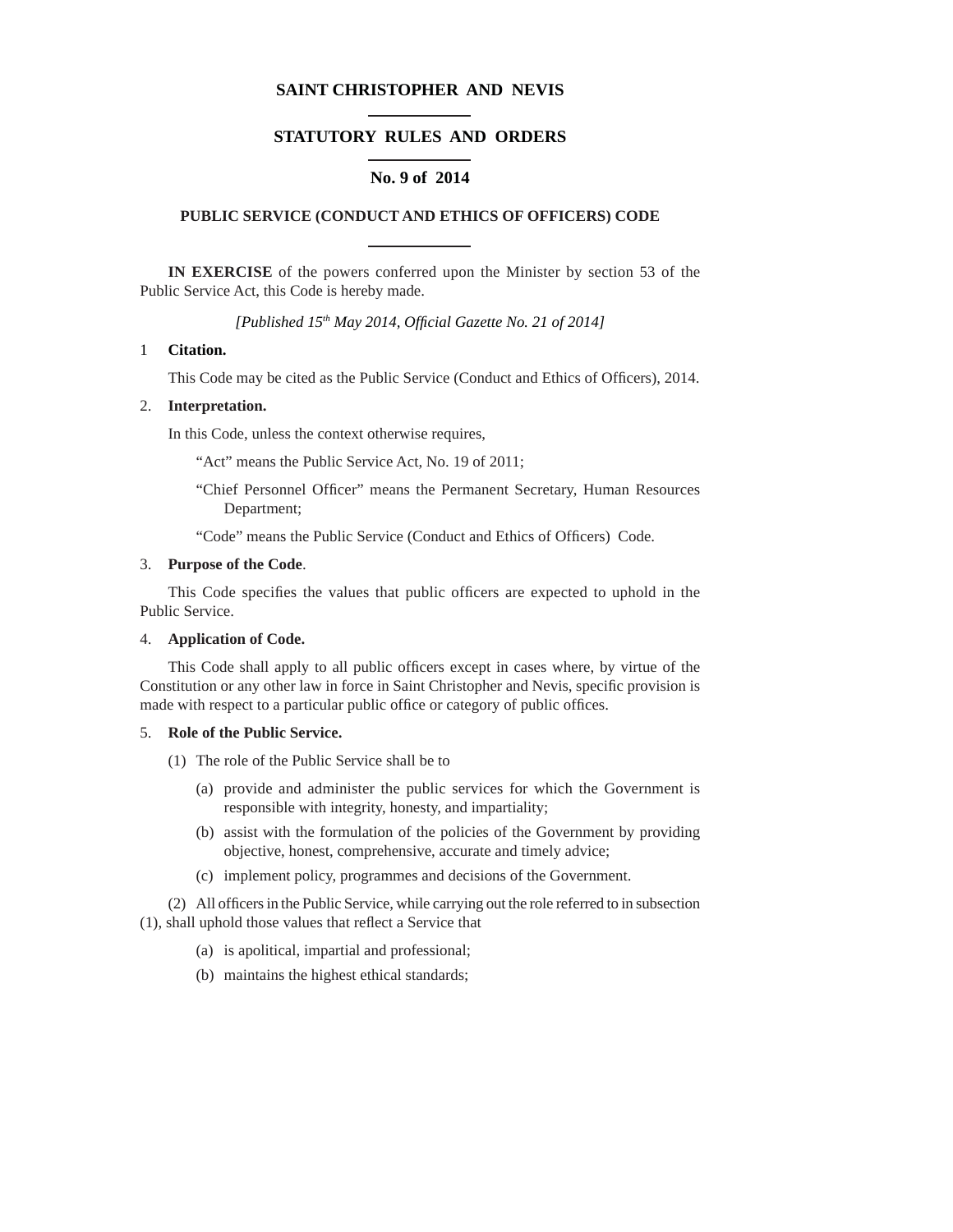- (c) recruits and promotes persons based on merit;
- (d) is responsive to the Government in implementing the policies and programmes of the Government;
- (e) provides a workplace that is free from discrimination and promotes the fair treatment of officers;
- (f) delivers services fairly, effectively, impartially and courteously to the public;
- (g) has the leadership of the highest quality;
- (h) establishes relations in the workplace that value communication, consultation, co-operation and input from employees on matters that affect their workplace;
- (i) provides conditions which are conducive to the good health, welfare and safety in the workplace;
- (j) focuses on achieving results and managing performance;
- (k) provides a reasonable opportunity to all eligible members of the community to apply for employment in the Public Service;
- (l) is a career-based service to enhance the effectiveness and cohesion of Saint Christopher and Nevis's democratic system of Government;
- (m) provides a fair system of review of decisions taken in respect of persons in the Public Service;
- (n) provides a system of preserving employee privacy.

(3) For the purposes of subsection (2)(c), a decision relating to the engagement or promotion of a person is based on merit where an assessment for that purpose

- (a) is made of the relative suitability of the candidates for the duties, using a competitive process;
- (b) is based on the relationship between the candidates' work-related qualities and the work-related qualities genuinely required for the duties;
- (c) focuses on the relative capacity of the candidates to achieve outcomes related to the duties; and
- (d) is the primary consideration in making the decision.

(4) The Head of the Public Service may, from time to time, issue directions, in writing, on any of the values set out in subsection (1) for the purpose of

- (a) ensuring that the Public Service incorporates and upholds those values; and
- (b) determining, where necessary, the scope or application of those values.

## 6. **Principles of accountability, legality and the upholding of ethical standards.**

Officers shall serve the Government in accordance with the principles set out in this Code recognising the following:

- (a) the accountability of officers to the officer in charge of their department;
- (b) the duty of all officers to discharge their functions reasonably and in accordance with the law;
- (c) the duty to comply with the law, including international law and treaty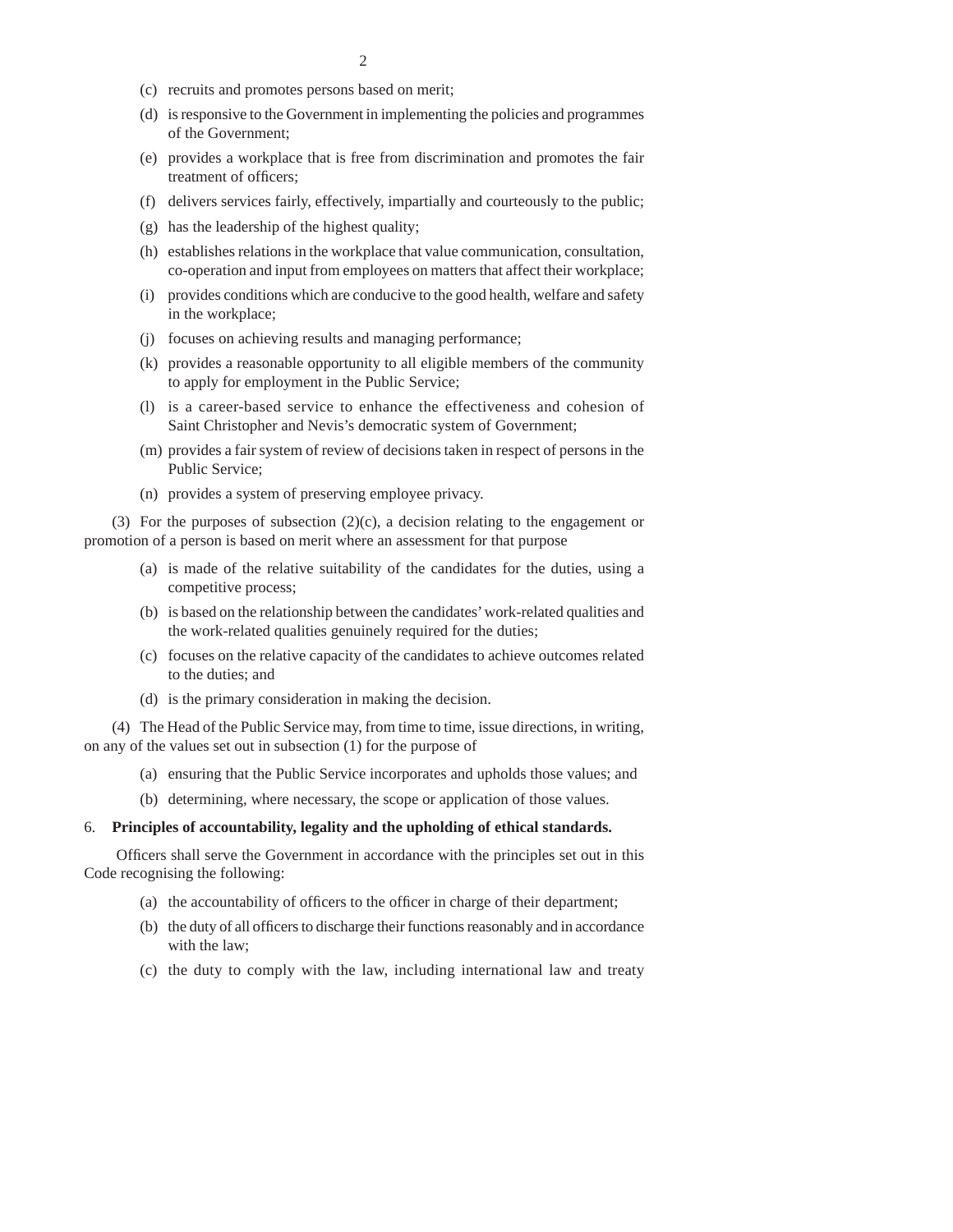3

obligations, and to uphold the administration of justice; and the ethical standards governing particular professions.

# 7. **Integrity, impartiality, honesty.**

Public officers shall

- (a) conduct themselves with integrity, impartiality and honesty;
- (b) give honest and impartial advice to the Minister, Permanent secretaries, or Heads of Departments or to the office holder in charge of their department, as the case may be, and make all information that is relevant to a decision available to them; and
- (c) not deceive or knowingly mislead Ministers, Permanent Secretaries, Heads of departments or the public.

## 8. **Mode of dealing with the public and staff.**

Officers shall endeavour to deal with the affairs of the public emphatically, efficiently, promptly and without bias or maladministration, being courteous and respectful in words and demeanour to the public and to members of staff.

## 9. **Use of public funds.**

Officers shall endeavour to ensure the proper, effective and efficient use of public funds, and the officers shall be strictly accountable in respect of those funds in accordance with the provisions of the Finance Administration Act, Cap. 20.13 and any regulations made under that Act.

## 10. **Conflict of interest.**

Public officers shall not

- (a) misuse their official position or information acquired in the course of their official duties to further their private interests or those of others; or
- (b) receive benefits of any kind from a third party that might reasonably be seen to compromise their personal judgment or integrity.

## 11. Actions to instil confidence.

(1) Officers shall conduct themselves in a manner that will ensure the efficient and effective discharge of their duties.

(2) Officers shall comply with the restrictions put on their political activities in accordance with the provisions of this Code.

(3) Officers shall conscientiously perform their duties and obligations and impartially assist, advise and carry out the lawful policies of the Government.

# 12. **Declining to act on decisions.**

(1) Subject to this Code, officers shall not frustrate the policies, decisions or actions of the Government by declining to act on decisions by Ministers or the Cabinet, and where an officer disagrees with a Minister on a matter involving a decision by the Minister or Cabinet, the officer shall place on record his or her disagreement with the decision which the officer finds difficult to defend or which the officer regards as being inconsistent with his or her obligation in the normal discharge of his or her duties.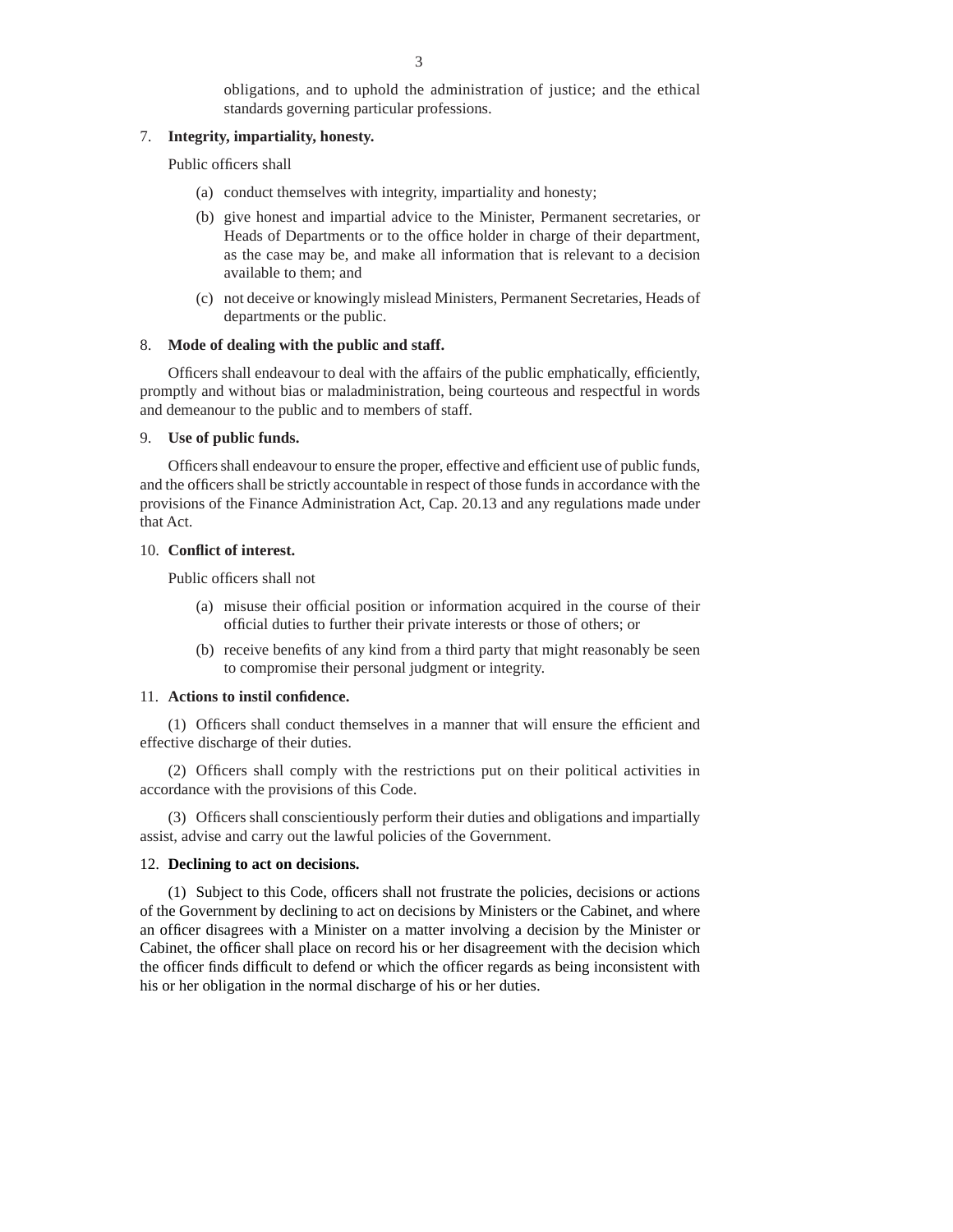(2) Where a Permanent Secretary disagrees with a Minister on a matter involving a decision by a Minister or by the Cabinet, the Permanent Secretary shall place on record his or her disagreement with any decision or proposed course of action which the Permanent Secretary finds difficult to defend or which he or she regards as inconsistent with his or her obligation to see that the administration of his or her department is carried out with due regard to the propriety of the proposed course of action, and he or she shall set out the reasons for his or her disagreement.

(3) Where the Minister adheres to his or her decision, the Minister shall communicate that decision in writing to the Permanent Secretary or the officer, who shall carry the decision into effect.

### 13. **Records and non-disclosure of information.**

(1) Officers shall not, without authority, disclose official information which is communicated in confidence within the Ministry or department, or received in confidence from others.

- (2) Officers shall maintain records
	- (a) where a failure to do so would amount to grave injustice; or
	- (b) as required by the Act, this Code or any other law.

(3) Nothing in this Code shall be taken as overriding existing statutory or common law obligations to keep confidential, or not to disclose, certain information.

(4) Officers shall not seek to frustrate or influence the policies, decisions or actions of Ministers, or of the Government by the unauthorised, improper or premature disclosure outside the Service of any information to which they have had as officers.

(5) Persons who were employed as public officers shall continue to observe their duties of confidentiality after they have left the Public Services.

(6) The publication of official documents or information is governed by the provisions of sections 34 and 35 of this Code.

## 14. Confidential and secret correspondence.

A public officer shall keep confidential and secret correspondence and documents under lock and key, and separate from open correspondence and material.

# 15. **Responsibility of Permanent Secretaries and Heads of Departments for the security of classifi ed documents.**

(1) A Permanent Secretary or Head of Department shall ensure that no membe of his or her staff, other than a public officer authorised to do so, is in a position to handle or read confidential or secret documents.

(2) All correspondence marked "Secret", "Personal", "Confidential" or "In Confidence" shall be opened by the addressee personally.

(3) A Permanent Secretary or Head of Department shall be responsible for the security of secret and confidential material that comes into his or her hands.

(4) A Permanent Secretary may arrange for one clerk to be appointed in the Department to whom all secret and confidential correspondence will be entrusted.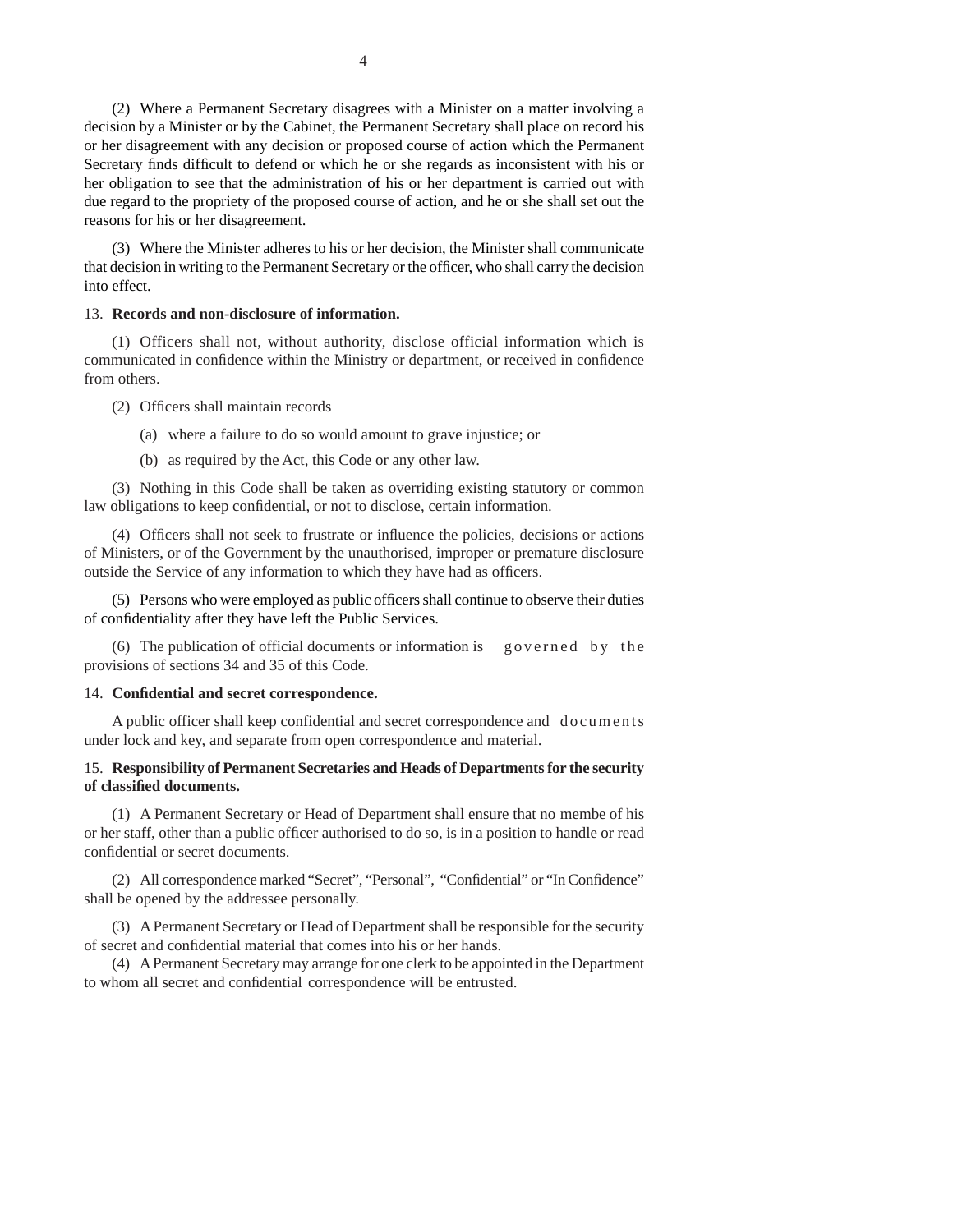### 16. **Handling of classified correspondences.**

(1) All official correspondence addressed "Secret", envelopes, one inside the other and the inner envelope must be marked "Secret", "Confidential" or "In Confidence" as the case may be, but the outer one should be folded in such a way that both will not be opened at the same time.

(2) Care must be exercised that secret and confidential papers are not passed about the office and another, except in sealed covers marked "Secret" "Confidential" or "In Confidence".

### 17. Decisions affecting a public officer personally.

(1) A decision affecting a public officer personally shall be conveyed to him or her in writing.

(2) A public officer through whose hands correspondence relating to another public officer passes shall not communicate any of the contents to any other person, without written instructions from the Permanent Secretary, Head of Department, the Permanent Secretary, Human Resources or the Head of the Public Service.

## 18. **Offi cial correspondence.**

(1) Copies of written communications to or from the Government shall not be conveyed to any person without the authority of a Permanent Secretary or Head of Department and if the orders therein contained are intended to be communicated, they will be embodied in letter addressed to the person concerned.

(2) A public officer shall not take copies of communications or reports referring to himself or herself or any other public officer, and a public officer found in unauthorised possession of communication or reports shall be liable to disciplinary action.

(3) Permanent Secretaries shall correspond directly with each other and with the public.

(4) Important questions of principle or of policy may be referred to the Minister concerned, and proposals which involve reference to other Ministries should be fully discussed between the Permanent Secretary and Head of Department concerned before they are referred to the Minister and the fact that this has been done should be stated in the submission.

(5) Personnel questions, (other than those which are for determination by the Service Commission) and establishment matters that may be resolved within the terms of this Code, as amended from time to time, may be dealt with by Permanent Secretaries and Heads of Departments.

(6) Where there is any doubt about the interpretation of Personnel Matters it shall be referred to the Chief Personnel Officer for advice.

#### 19. **Communications to be answered without delay.**

(1) All communications, whether from the public or from a Department or between Departments shall be answered within a period of seven days.

(2) Where it is not possible reply to within the period stipulated in subsection (1) of this section, then an interim acknowledgment shall be made, and a reply sent as soon as possible,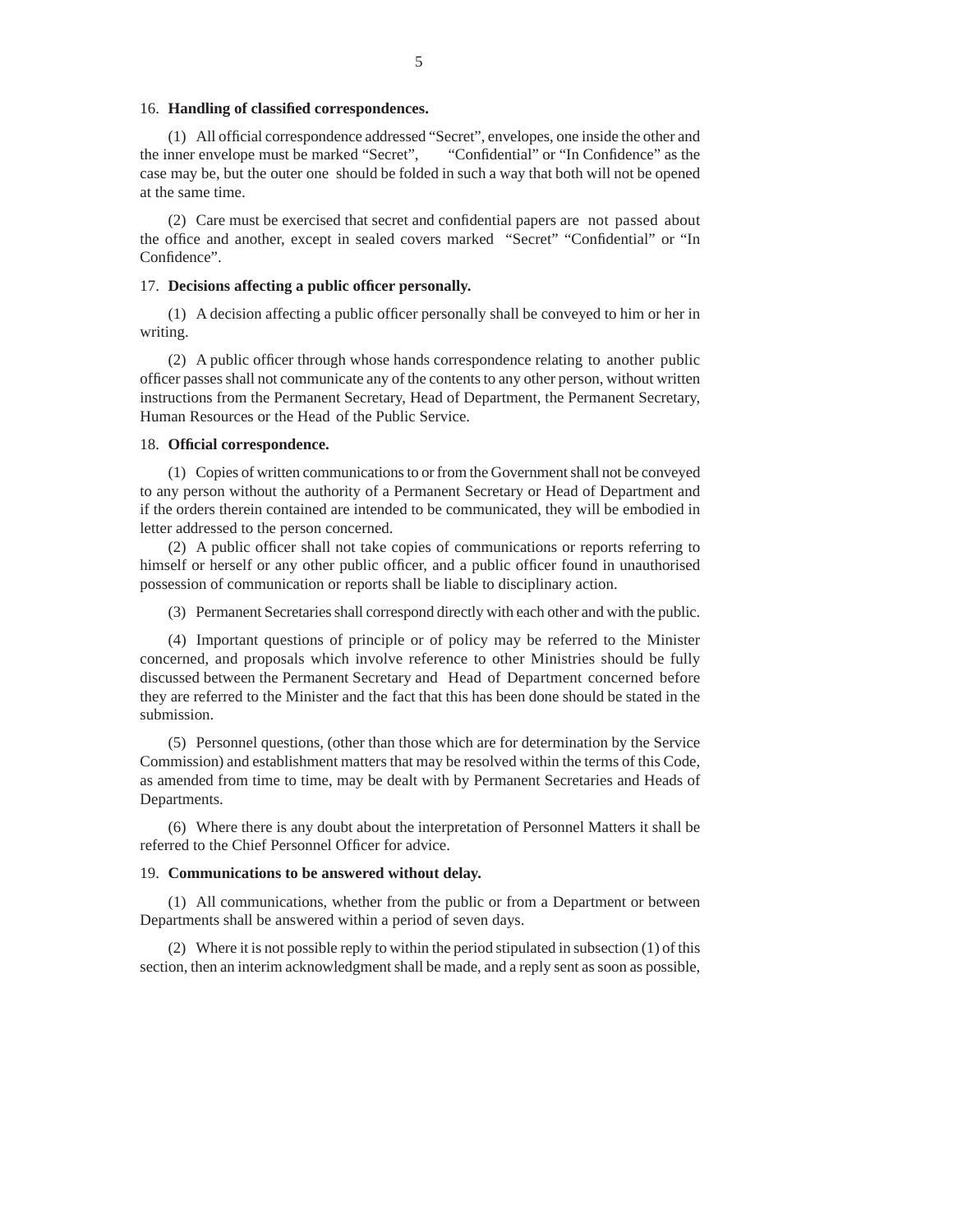and in any case, not later than fourteen days from the date of receipt of the communication.

(3) Communications may, as far as possible, be confined to a single subject.

(4) Where it is found to be essential that more than one subject is dealt with in one communication, additional copies, according to the number of subjects, shall be furnished.

(5) The Head of the Public Service may set further standards relating to the way communications may be answered without delay.

## 20. **Opinion by public officers.**

An opinion of the Government Law Officer shall not be quoted directly to a private person, and if it is necessary to refer to a legal opinion this should be preceded by the words "The Government is advised that".

### 21. **Hours of work.**

(1) Subject to subsections  $(2)$ ,  $(3)$  and  $(4)$ , the normal hours of work of public officers shall be 40 hours a week from Monday to Friday, except on public or bank holidays, between 8.00 a.m. and 4.00 p.m. excluding the lunch hour.

(2) A Permanent Secretary or Head of Department may require any or all of the staff to work temporarily for longer hours than those prescribed whenever the public interest warrants it.

(3) A public officer may be required by his or her Permanent Secretary or Head of Department to work on any Public Holiday, except that in such cases the public officer shall be compensated by being given time off in lieu, unless he or she receives overtime paid for the duty.

(4) Subject to the provisions of subsection (5), the normal hours of work of Government auxiliary workers and their supervisors are forty hours a week on Mondays to Fridays, except on public or bank holidays, between 7.00 a.m. and 4.00 p.m. excluding the lunch hour.

(5) The times of work of the Hospital, Customs, Harbour, Prisons, Teachers and Staff will be as set out by the Permanent Secretary or Head of Department responsible for the supervision of the Department.

#### 22. **Overtime.**

A public officer who is regularly required by circumstances beyond his or her own control to work outside normal working hours shall be paid overtime at the prescribed rates.

### 23. **Absence without permission.**

 $(1)$  A public officer shall not absent himself or herself from duty during working hours without the permission of the Permanent Secretary or Head of Department in which he or she works or such other officer as may be authorised to give such permission.

(2) A public officer who absents himself or herself from duty without permission contrary to subsection (1), except in case of illness or other unavoidable circumstances, shall render himself or herself liable to disciplinary action.

(3) Absence as a result of illness or unavoidable circumstances referred to in subsection (1) shall be communicated to the Permanent Secretary or Head of Department as soon as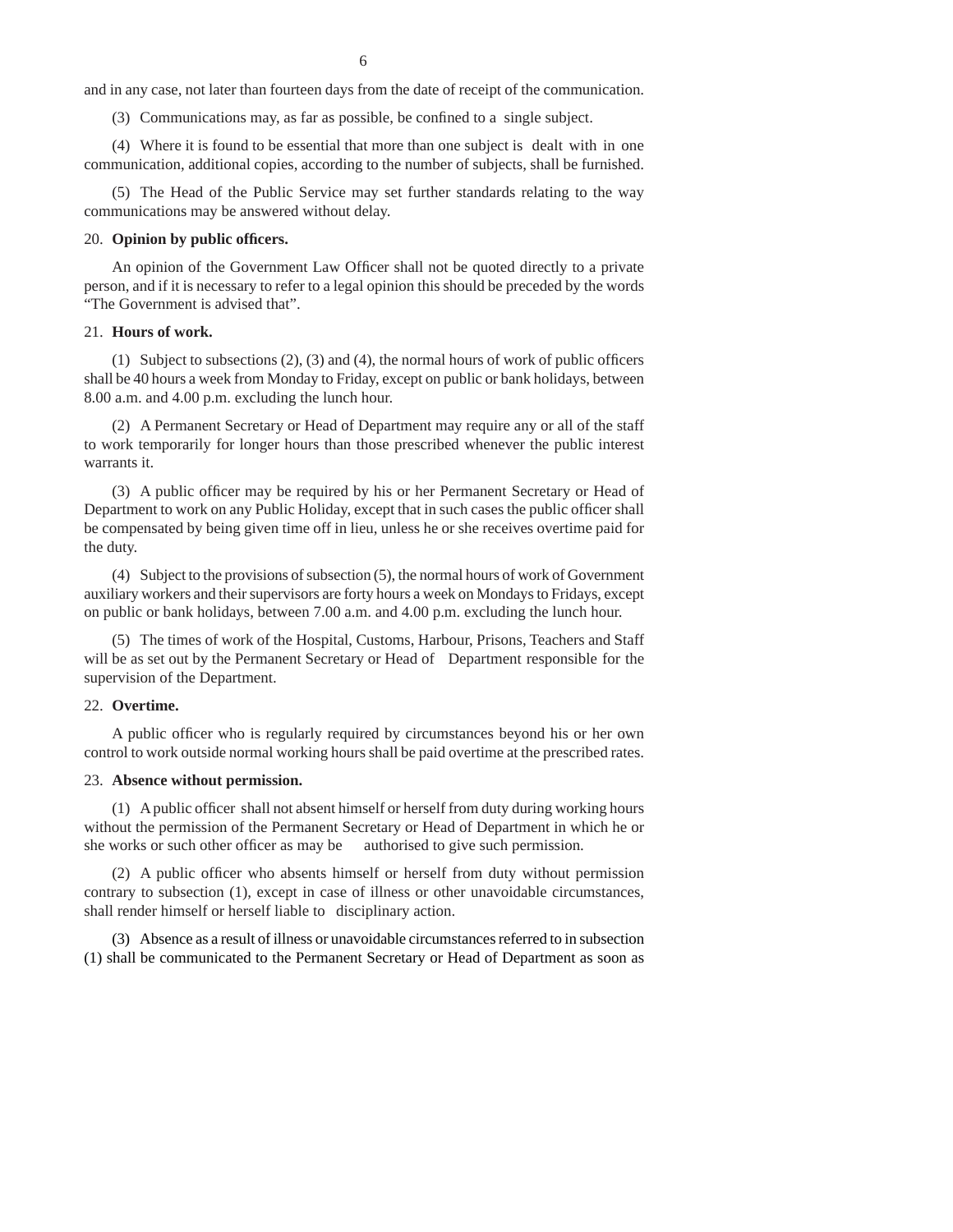possible on the day on which the officer is absent or expected to be absent.

### 24. **Absence from Saint Christopher and Nevis.**

 $(1)$  A public officer who is below the level of Head of Department shall not leave Saint Christopher and Nevis, on duty or otherwise, without permission in writing from the Permanent Secretary or Head of Department provided that such permission shall only be withheld in the public interest.

(2) A public officer who is at or above the level of Head of Department shall notify the Minister in charge of his or her department of any intended absence from Saint Christopher and Nevis whether on duty or otherwise at least twenty four hour before leaving.

 (3) A public officer who leaves Saint Christopher and Nevis contrary to subsection (1), except in case of illness or other unavoidable circumstances, shall render himself or herself liable to disciplinary action.

## 25. **Attendance Register.**

 $(1)$  A public officer shall be regular and punctual in his or her attendance at office.

(2) In each office of a Department an Attendance Register shall be kept in which each public officer shall record daily the hour of his or her arrival at and departure from the office and sign the entry.

(3) The Attendance Register shall be examined at least once a month by a senior officer designated by the Permanent Secretary or Head of Department, and a public officer shall be warned in writing of cases of lateness or irregular attendance.

(4) The working of less hours than the minimum laid down or irregular attendance by a public officer may form the basis of disciplinary action.

(5) A Permanent secretary or Head of Department may exempt certain officers from the provisions of this section.

## 26. **Dress.**

(1) Officers shall, while on duty, be required to dress soberly, neatly, and tidily and in accordance with the requirements of the job, having regard to the desirability of maintaining standards of attire consistent with the dignity of the Public Service.

 $(2)$  The suitability of any particular form of dress to the requirements of the office should be determined by the Head of Department in consultation with the Permanent Secretary, Human Resources, but shall not be contrary to the provisions of subsection (1).

### 27. **Loss of, or damage to, property**.

(1) Officers shall be accountable for any equipment, tool or other property of the government which is entrusted to them or which may come under their control in the course of duty, and shall report immediately to their Supervisor, or in the absence of the Supervisor, to another senior officer, any malfunction, damage or loss of any equipment so entrusted.

(2) Officers may be liable for any loss or damage of any equipment, tool or other property.

#### 28. **Engaging in private activity or investment.**

 $(1)$  A public officer shall not, at any time, engage in any private activity or investment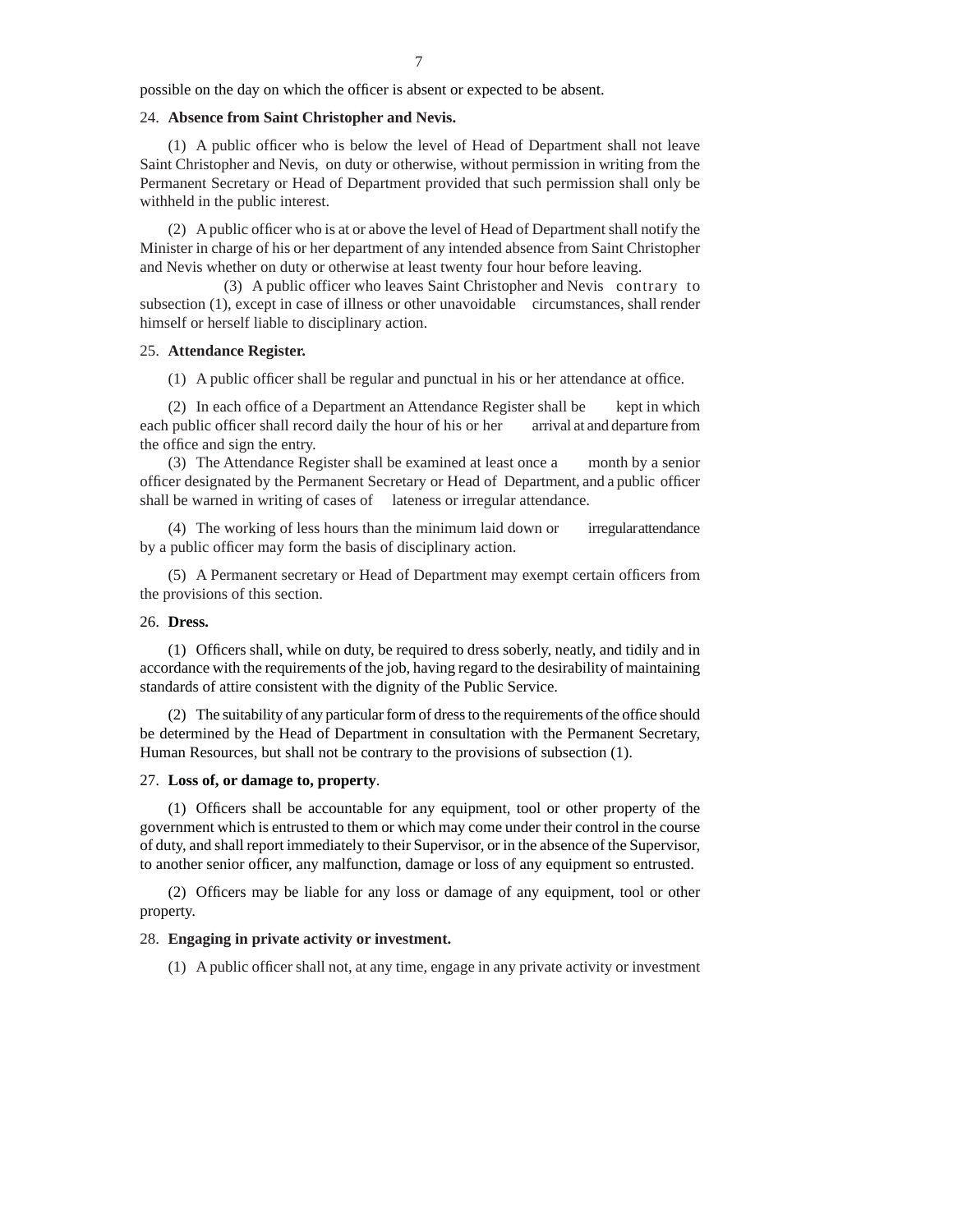which may

- (a) bring the public officer or the Government into disrepute;
- $(b)$  conflict with his or her official duties or responsibilities;
- (c) place him or her or give the appearance of placing him or her in a position to use his or her official position for his or her private benefit;
- (d) make him or her unavailable for official duties or official commitments.

 $(2)$  A public officer, who is of the opinion that any private activity or investment upon which he or she is engaged or in which he or she has a private pecuniary interest might offend against the provisions of this section, must declare it fully to the Governor-General through the Chief Personnel Officer and must comply with such conditions or restrictions as the Governor-General, acting in accordance with the recommendation of the Commission after due inquiry, may consider necessary.

## 29. **Offi cer not to undertake private agency.**

A public officer shall not undertake any private agency in any matter connected with the exercise of his or her duties as a public officer.

### 30. **Work for private boards or committees.**

A public officer shall not undertake paid work for private boards or committees without previously obtaining the approval of the Governor-General acting in accordance with the recommendation of the Commission.

## 31. **Private employment while on leave.**

 Without prior approval of the Governor-General, acting on the recommendation of the Commission, a public officer shall not, while on leave, engage in trade, accept any paid employment, which will not normally be withheld when a public officer is on leave prior to retirement or resignation.

## 32. **Offi cers not to sign public petitions.**

A public officer shall not sign or procure signatures to any public petition against the declared policies of the Government.

### 33. **Offi cers and the press.**

(1) Subject to subsection  $(2)$ , a public officer, whether that officer is on duty or leave of absence, shall not

- (a) act as an editor of any newspaper, magazine or periodical or take part directly or indirectly in the management thereof;
- (b) contribute to, whether anonymous or otherwise, or publish in newspaper, magazine or periodical or otherwise cause to be published in any manner, in Saint Christopher and Nevis or elsewhere, anything which may be reasonably be regarded as of political or administrative nature ;
- (c) allow himself or herself to be interviewed on questions of public policy, or any matter of a political or administrative nature or on matters affecting the administration, defence, military resources or the security of any CARICOM Member State or other State; or
- (d) speak in public or broadcast in any way on matters which may reasonably be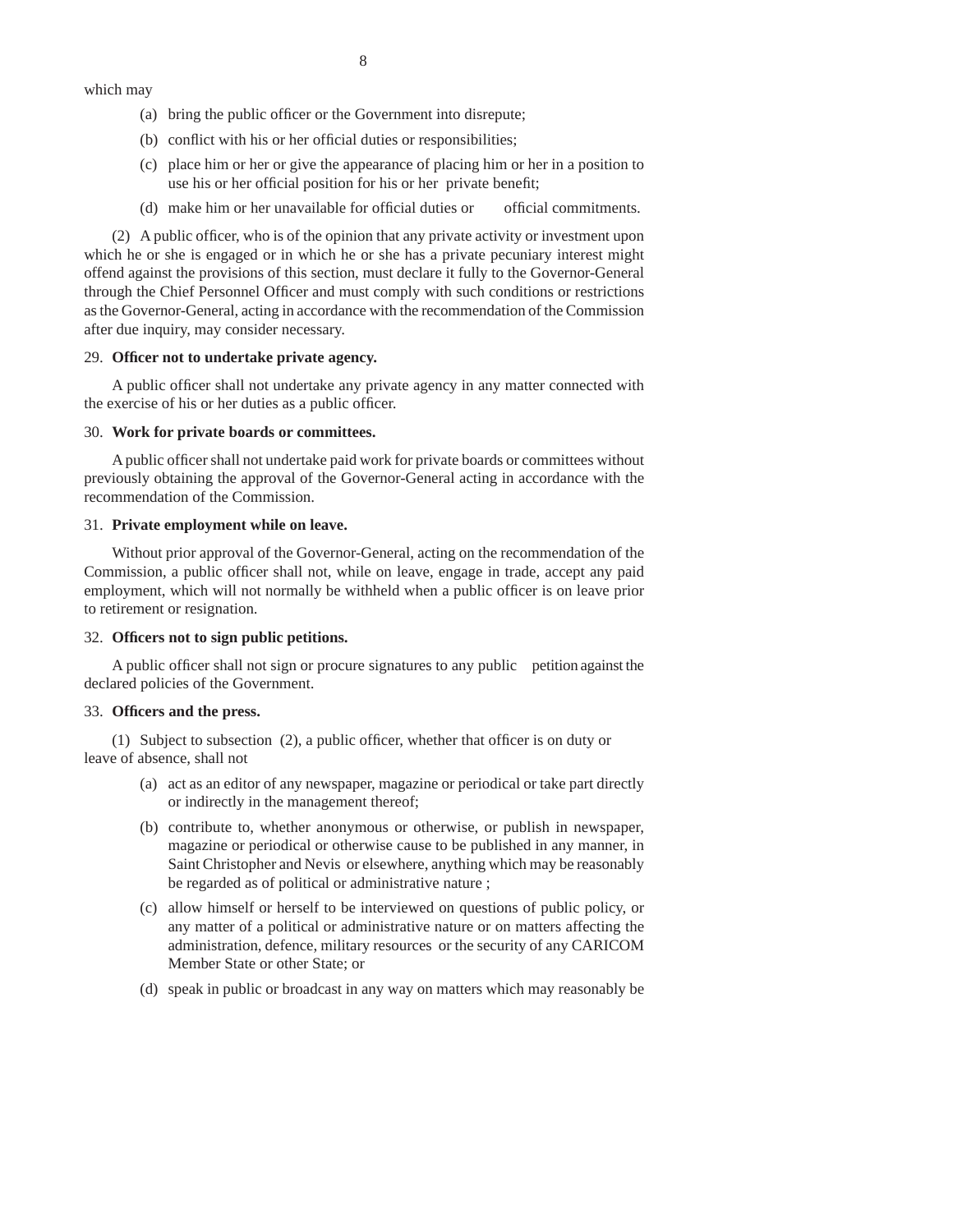regarded as of political or administrative nature.

- (2) Subsection (1), shall not apply
	- (a) to a public officer acting pursuant to his or her official duties and with the prior permission of the Minister; or
	- (b) where a statement for publication of factual and technical information is made by a Permanent Secretary, Head of Department or other senior officer, if authorised by the Minister.

## 34. **Publication of offi cial documents.**

(1) Unless authorised by the Minister, in writing, a public officer shall not make public or communicate to the Press or to unauthorised individuals, any documents, papers or information which may come into his or her possession in his or her official capacity or make private copies of any such document or paper.

(2) A public officer shall exercise due care and diligence to prevent unauthorised access to or disclosures of such documents and information.

### 35. **Publication of books or articles.**

Nothing in the preceding two sections shall be deemed to prevent a public officer from publishing in his or her own name, by writing, speech or broadcast, matters other than that which may reasonably be regarded as of a political or administrative nature, provided that if the publication is a book, article or other work, the subject of which is connected with the public officer's official duties or those of other public officers, the prior consent of the Head of the Public Service is obtained.

## 36. **Public meetings.**

 $(1)$  A public officer shall not call a public meeting to consider any action of the Government or speak or otherwise actively take part in such meeting.

 $(2)$  Subsection  $(1)$  applies to a public officer appearing on the platform at a public meeting which is convened with the object of considering or discussing a matter which involves the Government or the actions of the Government.

(3) Subsection (1) shall not apply to public meetings of a religious nature.

## 37. **Representation by offi cers.**

 $(1)$  A public officer shall not seek to influence or directly or indirectly approach any member of the National Assembly as a means of bringing his or her services to official notice especially in connection with appointments, leave, postings, transfers, discipline, promotions or any condition of service, or as a means of furthering his or her interest in the Public Service in any way.

(2) The adoption of any method referred to in subsection (1), shall render a public officer liable to disciplinary proceedings.

(3) A public officer who wishes to make representations regarding promotion, transfer or increase in emoluments shall do so through the Head of Department or Permanent Secretary.

## 38. **Engaging in political activities.**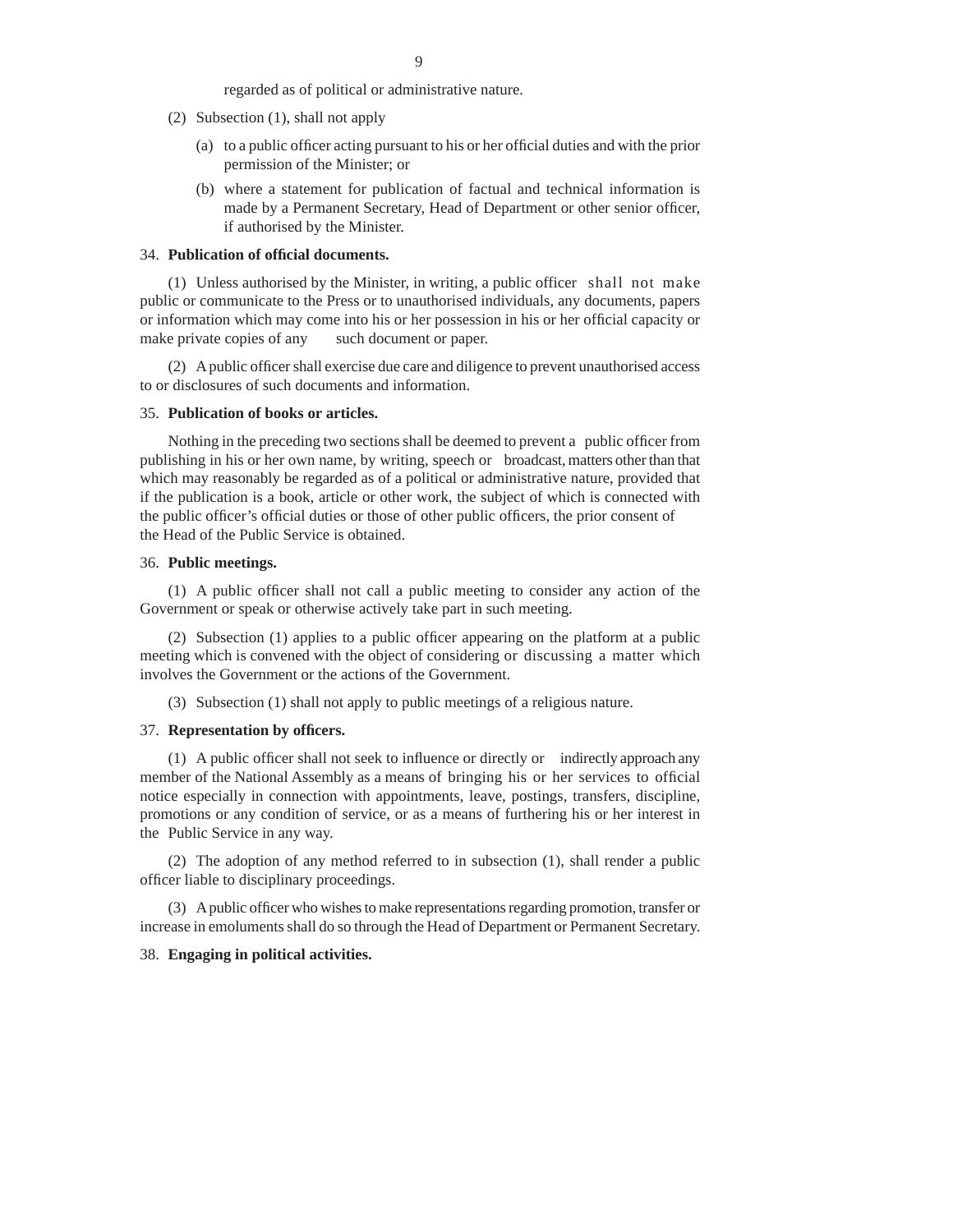A public officer shall not engage in party political activity at any time, including,

- (a) holding office or taking active part in any political organization;
- (b) engaging in political controversy or publicly criticizing the policy of the Government or departments of Government;
- (c) writing letters to the press, publishing books or articles, circulating leaflets or pamphlets or participating in radio or television broadcast on political matters;
- (d) canvassing in support of political parties or in any way publicly supporting or indicating support for any political party or candidate.

### 39. **Engaging in trade union activities.**

(1) Subject to subsection (2), a public officer may be a member of a trade union and shall be entitled to attend private meetings of his or her trade union, and to speak and vote at such meetings.

(2) A holder of an office mentioned under section 79. (1) of the Constitution shall not hold a leadership position in a general trade union or an association functioning as a general trade union.

## 40. **Acceptance of gifts.**

A public officer shall not solicit or accept gifts for services rendered in his or her official capacity.

### 41. Legal proceedings by officers.

A public officer shall not institute civil proceedings in any Court in connection with matters arising out of the discharge of his or her public duties, or against a Minister, Permanent Secretary, Head of Department or other public officer, for anything done in the performance of his or her duty, without the approval of the Governor-General, acting on the recommendation of the Commission, except that the Commission shall not make the recommendation without having consulted the Attorney-General.

### 42. **Legal proceedings against offi cers.**

(1) Subject to subsection (2), the Government shall, unless advised otherwise by the Attorney-General in any particular case, accept responsibility for the defence of a public officer against whom legal proceedings are threatened or instituted with respect to acts done or liabilities incurred in the execution of his or her duty.

(2) Subject to subsection (3), where legal proceedings referred to under subsection (1) are threatened or instituted, the fact thereof shall be reported forthwith to the Attorney-General, and no legal or other expenses shall be incurred by the public officer against whom the proceedings have been threatened or instituted, or other steps taken in connection with any such proceedings until the directions of the Attorney-General have been received by the public officer.

(3) Where it is not practicable to obtain the direction of the Attorney-General, interim measures incidental to the proceeding may be taken by the public officer or a Government Law Officer in order to avoid unnecessary expense or judgment by default.

## 43. **Pecuniary embarrassment.**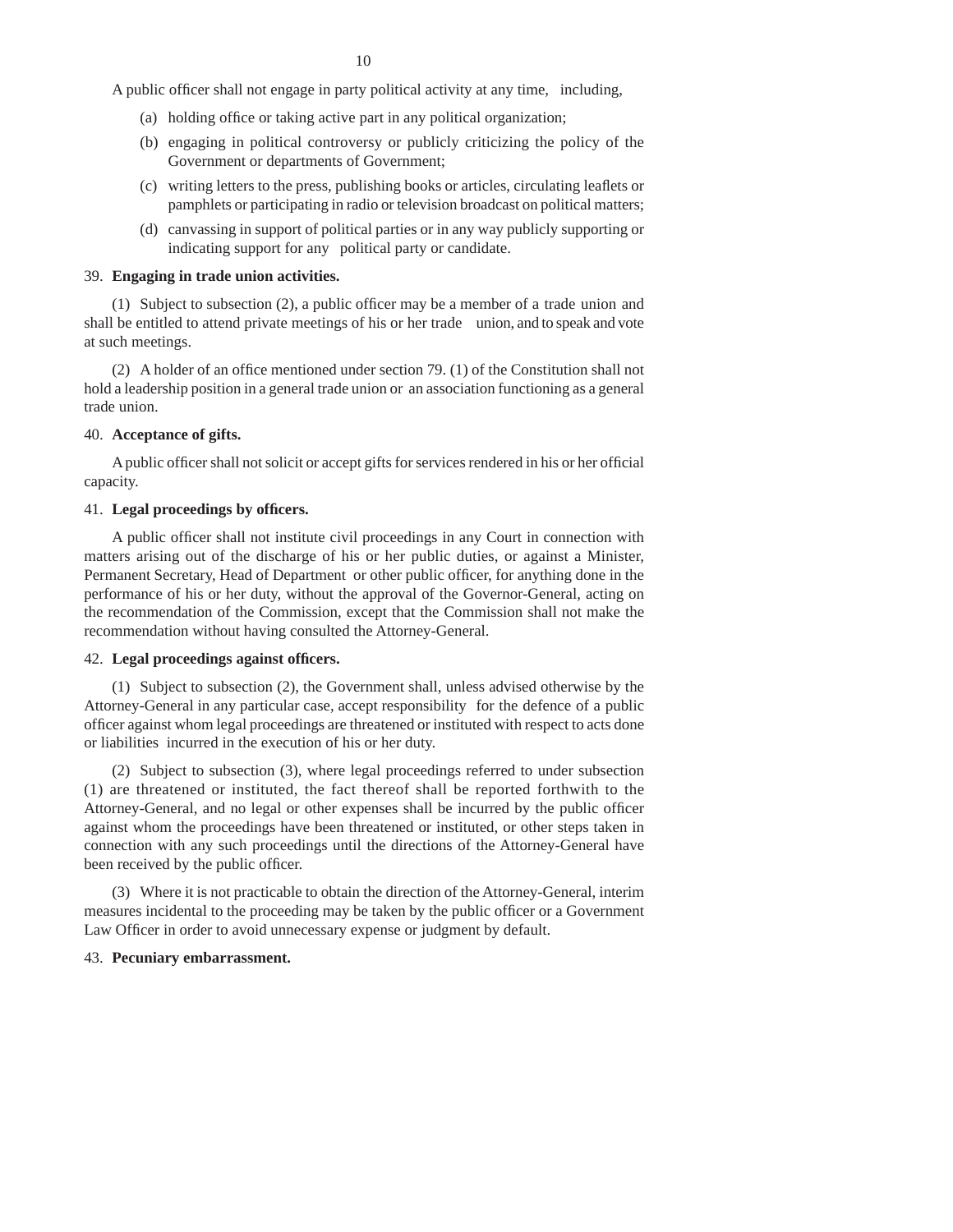A public officer shall be liable to disciplinary action if the public officer continually subjects himself or herself to serious pecuniary embarrassment resulting from imprudent conduct of private financial affairs.

## 44. **Bankruptcy.**

In the event of a public officer filing a petition in bankruptcy, and bankruptcy proceedings are taken against him or her or if the public officer enters into a composition with his or her creditors under the Bankruptcy Act or if the public officer's action results in serious financial embarrassment on his or her part, the public officer shall immediately notify,

- (a) in the case of a public officer below the level of Head of Department, the Permanent Secretary in his or her Department, thereof who will report the fact to the Chief Personnel Officer:
- (b) in the case of a public officer at or above the Head of Department, the Head of the Public Service.

## 45. **Bankruptcy proceedings to be reported.**

 $(1)$  In every instance of bankruptcy proceedings against a public officer, the public officer shall forthwith report the matter to,

- (a) in the case of a public officer below the level of Head of Department, the Chief Personnel Officer:
- (b) in the case of a public officer at or above the Head of  $\blacksquare$  Department, the Head of the Public Service;

giving particulars of the public officer's indebtedness.

- (2) On the conclusion of the bankruptcy proceedings referred to in subsection (1),
	- (a) in the case of a public officer below the level of Head of Department, the Chief Personnel Officer
	- (b) in the case of a public officer at or above the Head of Department, the Head of the Public Service;

may take appropriate action relating to the matter.

### 46. **Judgment summons.**

A public officer who is sued for debt and against whom after an order of payment has been made, a judgment summons is issued will be regarded, in the absence of a reasonable explanation and his or her failure to pay the debt, as having brought himself or herself within the terms of section 77.

## 47. **Chief Personnel Offi cer to obtain copy of judgment.**

The Chief Personnel Officer, in the case of a public officer below the level of Head of Department or the Head of the Public Service, in the case of a public officer at or above the level of Head of Department, shall obtain a copy of a judgement issued against the public officer from the clerk of court.

#### 48. **Prohibited activities.**

(1) Officers shall not, while on duty, indulge in activities that would bring themselves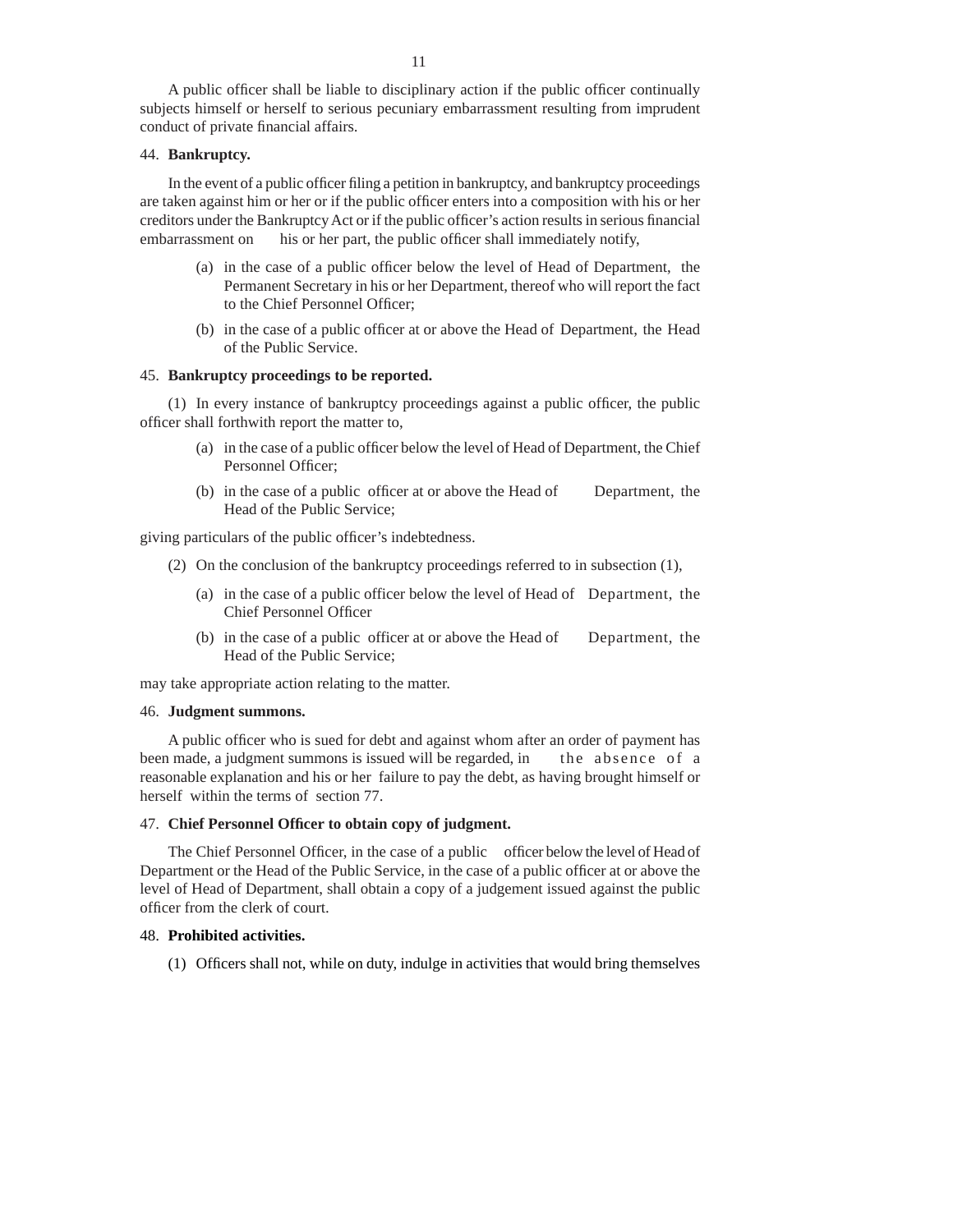or the office which they hold into disrepute.

(2) Activities such as betting, gambling, the possession or use of illegal drugs and the use of profane language shall be considered to be activities referred to in subsection (1).

### 49. **Misconduct.**

A public officer shall be liable to disciplinary action for any misconduct including general misconduct to the prejudice of the proper administration of Government business or contravention of specific rules and regulations.

#### 50. **Strikes by offi cers.**

 $(1)$  A public officer who goes on strike or engages in any other industrial action, except on the direction of a recognised trade union, violates the terms of his or her office and renders himself or herself liable to disciplinary proceedings.

(2) All officers who are on leave at the commencement of a strike must be informed by the Permanent Secretary or Head or Head of Department of the existence of a strike and of the fact that they must report for duty immediately unless that leave is

(a) leave for the purpose of study or training; and

(b) leave of absence outside Saint Christopher and Nevis.

(3) Officers shall not be paid for any day or portion of a day during which they are on strike.

(4) Officers who are not on strike and who report for duty as usual but are unable to work because of the prevailing circumstances shall be paid.

(5) When the Permanent Secretary or Head of Department is satisfied that an officer who is on leave during a strike and who was given notice by the Permanent Secretary or Head of Department of that strike pursuant to subsection (2) fails to report for duty as provided in that subsection, the Permanent Secretary may recommend the withholding of payment of the salary or wages for that officer in respect of the period of the strike during which he or she failed to report.

(6) Notwithstanding subsection (3), salaries and wages may be paid to persons who are absent on the grounds of illness or maternity leave where the entire period of absence is supported by a satisfactory medical certificate.

#### 51. **Criminal conviction.**

(1) An officer who is convicted of a criminal offence or who is guilty of misconduct of a serious nature while holding public office is liable to be dismissed.

 $(2)$  Officers who fail to disclose to the recruiting authority when required to do so any criminal conviction that they incurred prior to employment in the Public Service may be liable to be dismissed.

#### 52. **Sexual harassment.**

(1) Engaging in any activity that amounts to sexual harassment is a breach of this Code which renders an officer liable to dismissal.

(2) For the purpose of subsection (1), "sexual harassment" includes un welcomed or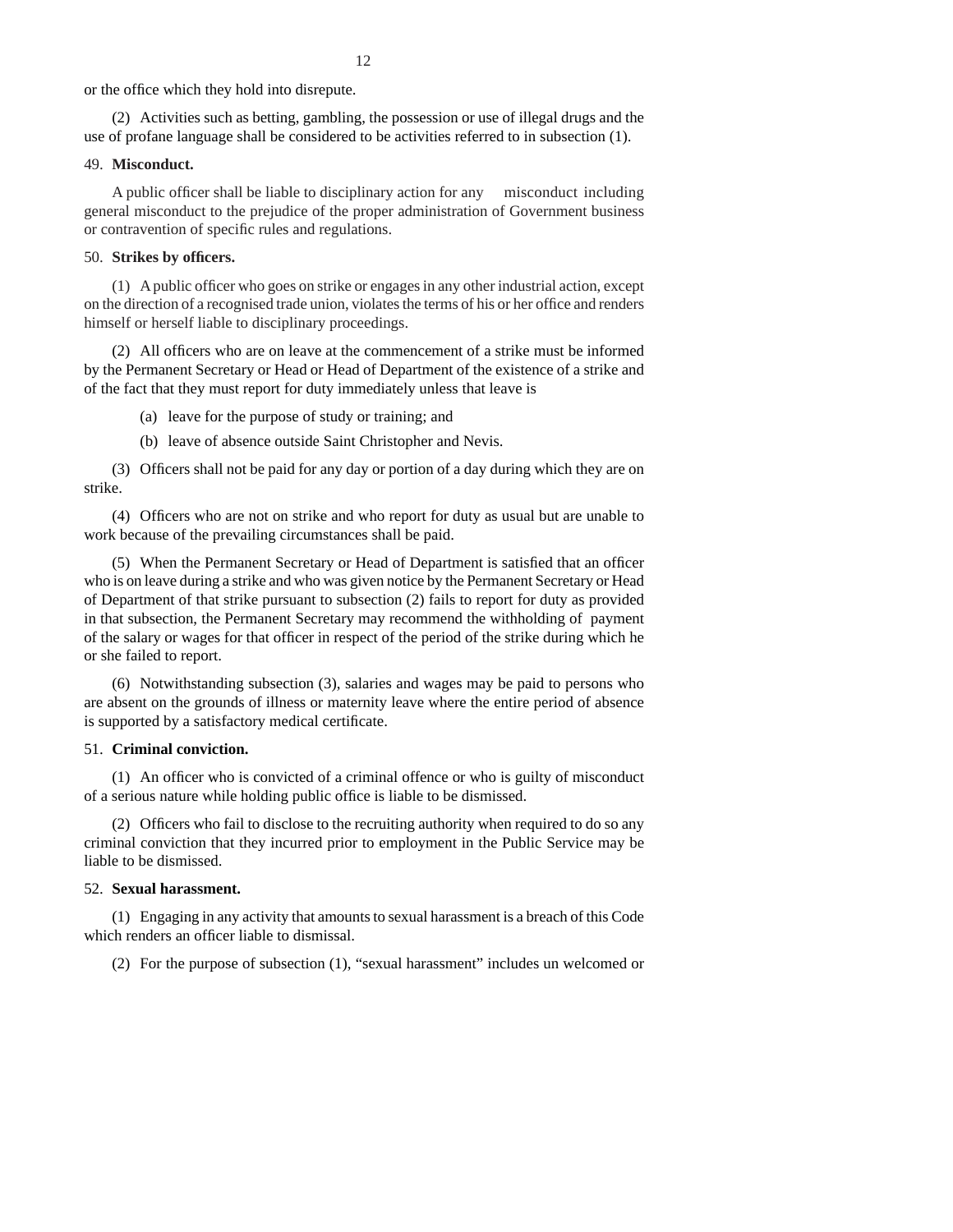unwanted sexual advances, requests for sexual favours, or other verbal or physical conduct of a sexual nature in circumstances where

- (a) submitting to or rejecting such conduct is an explicit or implicit term or condition of employment;
- (b) submitting to or rejecting the conduct is a basis for employment decisions affecting the individual; or
- (c) the conduct unreasonably interferes with an individual's work performance or creates an intimidating, hostile or offensive working environment.

### 53. **Use of information technology and the internet.**

Officers are required to use information technology, including the intranet, the internet and other network lawfully and responsibly and in accordance with policies and guidelines of the Public Service stipulated in writing.

# 54. **Use of offi cial stationery.**

(1) Official stationery shall not be used for private correspondence or for any purpose not directly connected with the work of a Department.

(2) A Permanent Secretary or Head of Department shall ensure that the strictest economy in the use of stationery is exercised in their offices.

(3) An order for stationery should be scrutinised, before the stationery is issued, by a responsible officer deputed by the Permanent Secretary or the Head of Department for this purpose.

## 55. **Improper behaviour to be reported.**

- $(1)$  Where an officer believes that he or she is being required to act in a way that
	- (a) is illegal, improper, or unethical;
	- (b) is in breach of an accepted convention or a professional code;
	- (c) may involve possible maladministration; or
	- (d) is otherwise inconsistent with this Code;

that officer shall report the matter in accordance with procedures laid down in the appropriate guidelines or rules of conduct for that officer's Ministry or Department or in accordance with the provisions of the relevant law.

(2) An officer shall report to his or her Head of Department or where the matter involves the Head of Department, the Head of the Public Service

- (a) evidence of any criminal or unlawful activity by others, in accordance with the relevant procedures; or
- (b) instances of breaches of this Code of which he or she becomes aware.

## 56. **Reports to be made to the Commission.**

Where an officer reports a matter referred to in section 55 in accordance with the relevant procedures and believes that the response does not represent a reasonable response to the grounds of his or her concern, the officer may report the matter in writing to the Commission.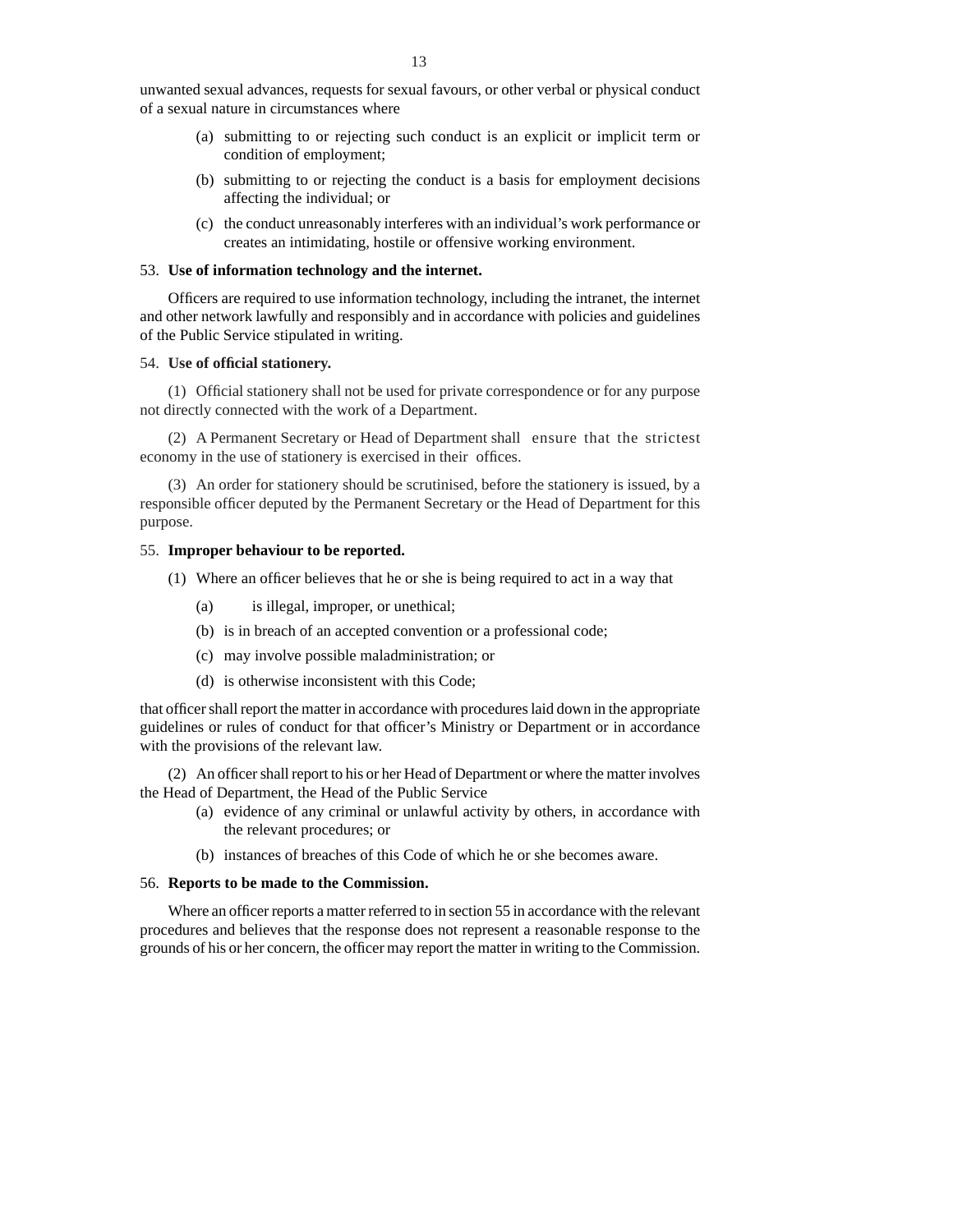## 57. **Other misconduct not specifi cally mentioned.**

Any case of misconduct for which no provision is otherwise made by this Code shall be reported to the Chief Personnel Officer, who shall deal with the misconduct in a manner approved by the Commission.

## 58. **Grievance handling**.

- $(1)$  Where a public officer is aggrieved by any action or decision of
	- (a) person appointed by the Commission who has or had supervisory powers of the public officer;
	- (b) a person, other than a person referred to in paragraph (a), who has supervisory in relation to the employment of the public officer;
	- $(c)$  a fellow public officer;

the public officer may invoke the procedure with respect to grievance handling that is set out in section 59 of this Code.

(2) A public officer may, instead of the procedure referred to in subsection  $(1)$ , opt for the process of alternate dispute resolution.

(3) In this section,

"grievance" includes a complaint regarding the alleged violation of

- (a) the provisions of any agreement between a trade union or any other body authorised to represent a public officer in respect of employment matters;
- (b) the rules or regulations or any conventions applicable to the category of public officers to which the public officer belongs;
- (c) the principles of natural justice; or
- (d) the dignity of the human person; and

"alternate dispute resolution" includes conciliation, mediation or any other method of dispute resolution.

# 59. **Grievance handling procedure**.

(1) The procedure for handling grievance shall be as provided in subsections (2), (3), (4), and (5).

 $(2)$  The aggrieved public officer, the shop steward of the union which represents the public officer, and the supervisory officer of the public officer may seek to resolve the grievance within a period of three working days after the grievance has been reported.

(3) Where there is failure to have the matter resolved in accordance with the provisions of subsection (2), then the aggrieved public officer may appeal to the Permanent Secretary, who shall determine the matter within a period of seven working days, and such appeal shall be brought within a period of three working days.

 $(4)$  Where the union representing the public officer is dissatisfied with the decision of the Permanent Secretary made pursuant to the provisions of subsection (3), the aggrieved public officer refer the matter to the Chief Personnel Officer, in writing, and the Chief Personnel Officer shall determine the matter within a period of ten working days.

(5) Where the aggrieved party is dissatisfied with the decision made pursuant to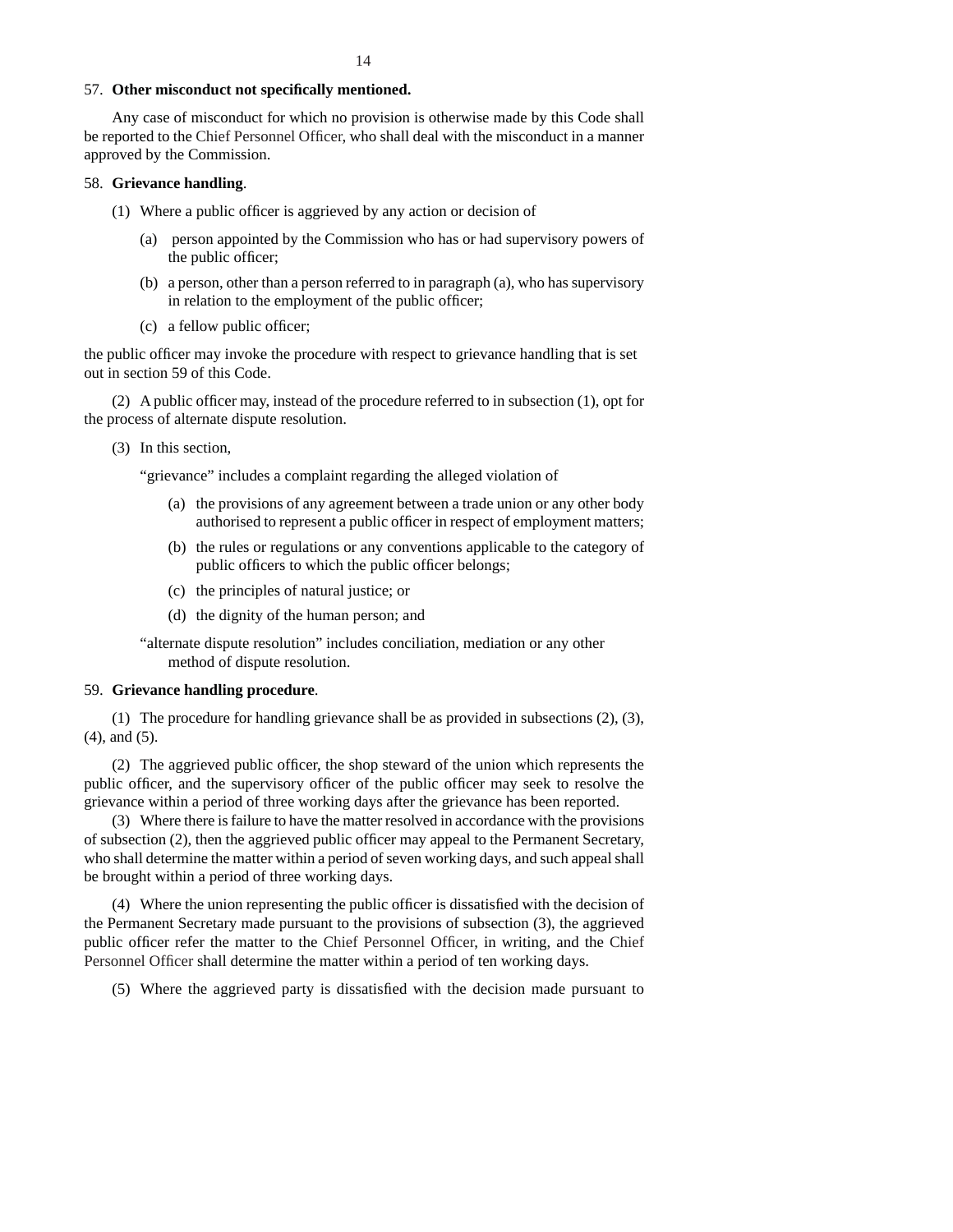subsection (4), he or she may, within ten working days of that decision, appeal to the Head of the Public Service.

(6) Where the decision made by the Head of Public Service is not accepted, the union may declare that a dispute exists.

(7) For the purposes of this section, "Union" means the trade union or other body authorised to represent an officer or employee in respect of employment matters.

## 60. **Penalties.**

(1) A person who fails to comply with, or engages in behaviour which is prohibited by, the provisions of section 25.(3) of this Code commits misconduct which is regarded as misconduct of a minor nature within the meaning of section 2 of the Public Service Code of Discipline, and shall be liable to the penalty for the misconduct as is specified in the Public Service Code of Discipline*.*

(2) A person who fails to comply with, or engages in behaviour which is prohibited by, the provisions of sections 7(c), 9.(2), 10, 13, 23, 24, 26, 27, 33, 52, 53, 48, 51, 55.(2) of this Code commits misconduct which is regarded as a "misconduct of a serious nature" within the meaning of section 2 of the Public Service Code of Discipline, and shall be liable to the penalty for the misconduct as is specified in the Public Service Code of Discipline.

Dated this 9<sup>th</sup> day of May, 2014.

 DENZIL L DOUGLAS  *Minister responsible for the Public Service*

**GOVERNMENT PRINTERY ST KITTS W I**